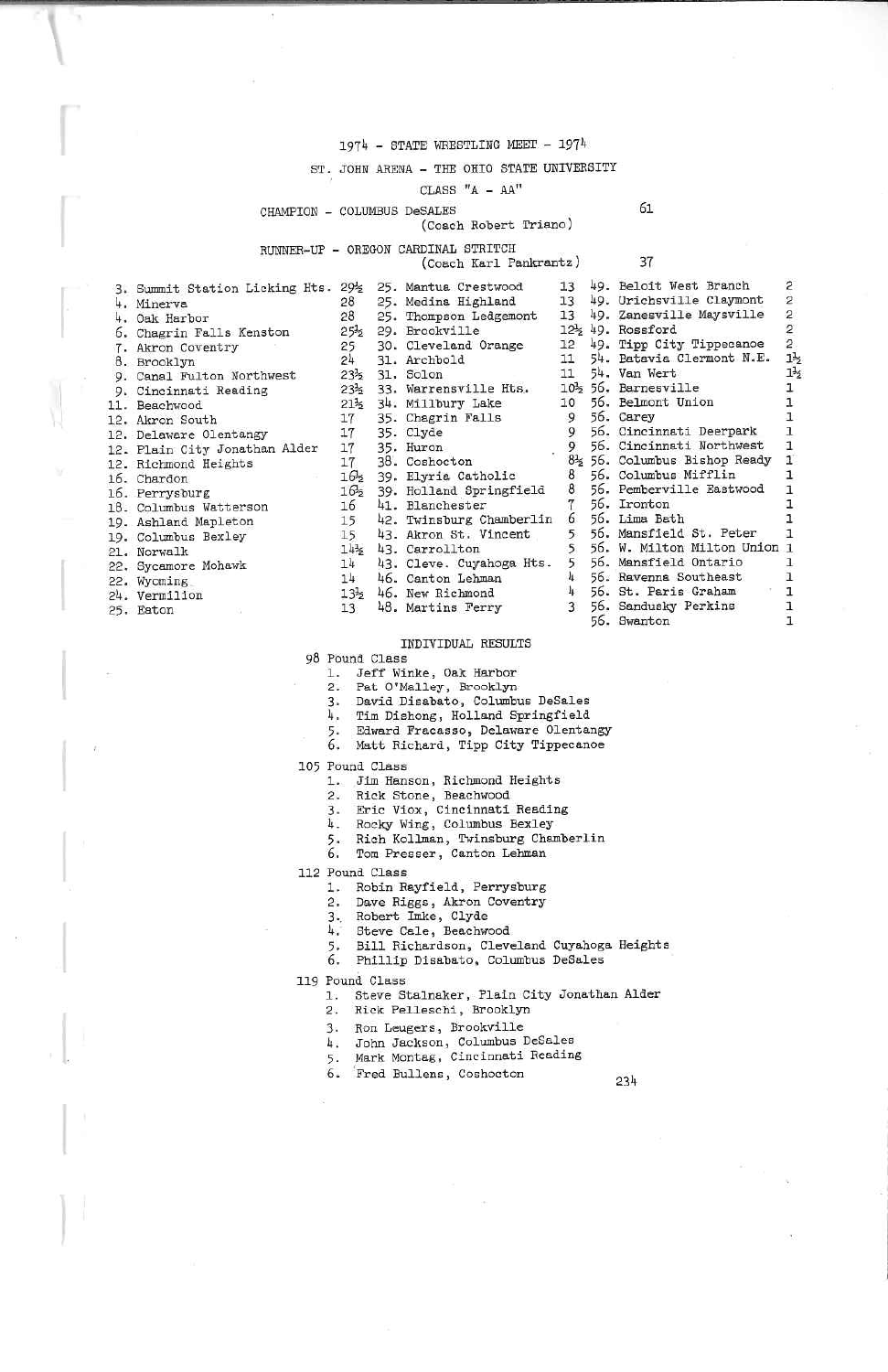- 126 Pound Class
	- 1. Al DiGiovanni, Chagrin Falls Kenston
	- 2. Mickey Podnar, Canal Fulton Northwest
	- 3. Jake Sanchez, Oregon Cardinal Stritch
	- 4. Greg Paniccia, Columbus Watterson
	- 5. Lowell Merillat, Archbold
	- 6. Bob Middleton, Vermilion
- 132 Pound Class
	- 1. Thom Herold, Columbus DeSales
	- 2. Paul Slone, Delaware Olentangy
	- 3. Bruce Solomon, Warrensville Heights<br>4. Ned Delamartre, Vermilion
	-
	- 5. Jim Reeves, Oregon Cardinal Stritch
	- 6. Hubert Cushman, Coshocton
- 138 Pound Class
	- 1. Andy DiSabato, Columbus DeSales
	- 2. Lyle Fisher, Norwalk
	- 3. Mike Howe, Eaton
	- 4. Greg Griffin, Cincinnati Reading
	- John Urse, Columbus Watterson 5.
	- 6. Micky Conroy, Vermilion
- 145 Pound Class
	- 1. Leroy Kemp, Chardon
	- 2. Chuck Kallay, Akron Coventry
	- 3. Charlie Biggert, Oak Harbor
	- 4. Tim Rossi, Columbus DeSales
	- 5. Jeff Fox, Carrollton
	- 6. Mark Wells, New Richmond
- 155 Pound Class
	- 1. Paul Luther, Oregon Cardinal Stritch
	- 2. Dave Scott, Sycamore Mohawk
	- 3. Don Barnett, Medina Highland
	- 4. Jim Reighley, Elyria Catholic
	- 5. Joe Morris, Akron St. Vincent-St. Mary
	- 6. Charles MacReynolds, Akron South
- 167 Pound Class
	- 1. John Hahn, Minerva
	- $2.$ Gary Milkovich, Cleveland Orange
	- 3. Tim Snyder, Canal Fulton Northwest
	- 4.
	- Jon Herman, Chagrin Falls Kenston<br>Chris Covill, Oregon Cardinal Stritch 5.
	- 6. Rick Winel, Columbus Watterson
- 175 Pound Class
	- 1. Bill Lewis, Summit Station Licking Heights
	- 2. Steve Streight, Wyoming
	- 3.-John-Robinson, Millbury Lake
	- 4. Mike Sudsina, Huron
	- 5. Dan Sacconi, Minerva
	- 6. Leonard Emory, Zanesville Maysville

185 Pound Class

- 1. Joe Collins, Ashland Mapleton
- 2. Mike Lowe, Summit Station Licking Heights
- 3. Mike Croft, Chagrin Falls
- 4. Jeff Edelstein, Columbus Bexley
- 5. Jeff Smucker, Archbold
- 6. Tony Largent, Rossford

Unlimited Class

- 1. Eric Cunningham, Akron South
- $2.$ Taylor Pniewski, Thompson Ledgemont
- Jeff Sanicky, Mantua Crestwood  $3.$
- 4. Jeff Polhemus, Solon
- 5. Jamie Reed, Carrollton
- 6. Jim Dean, Martins Ferry

235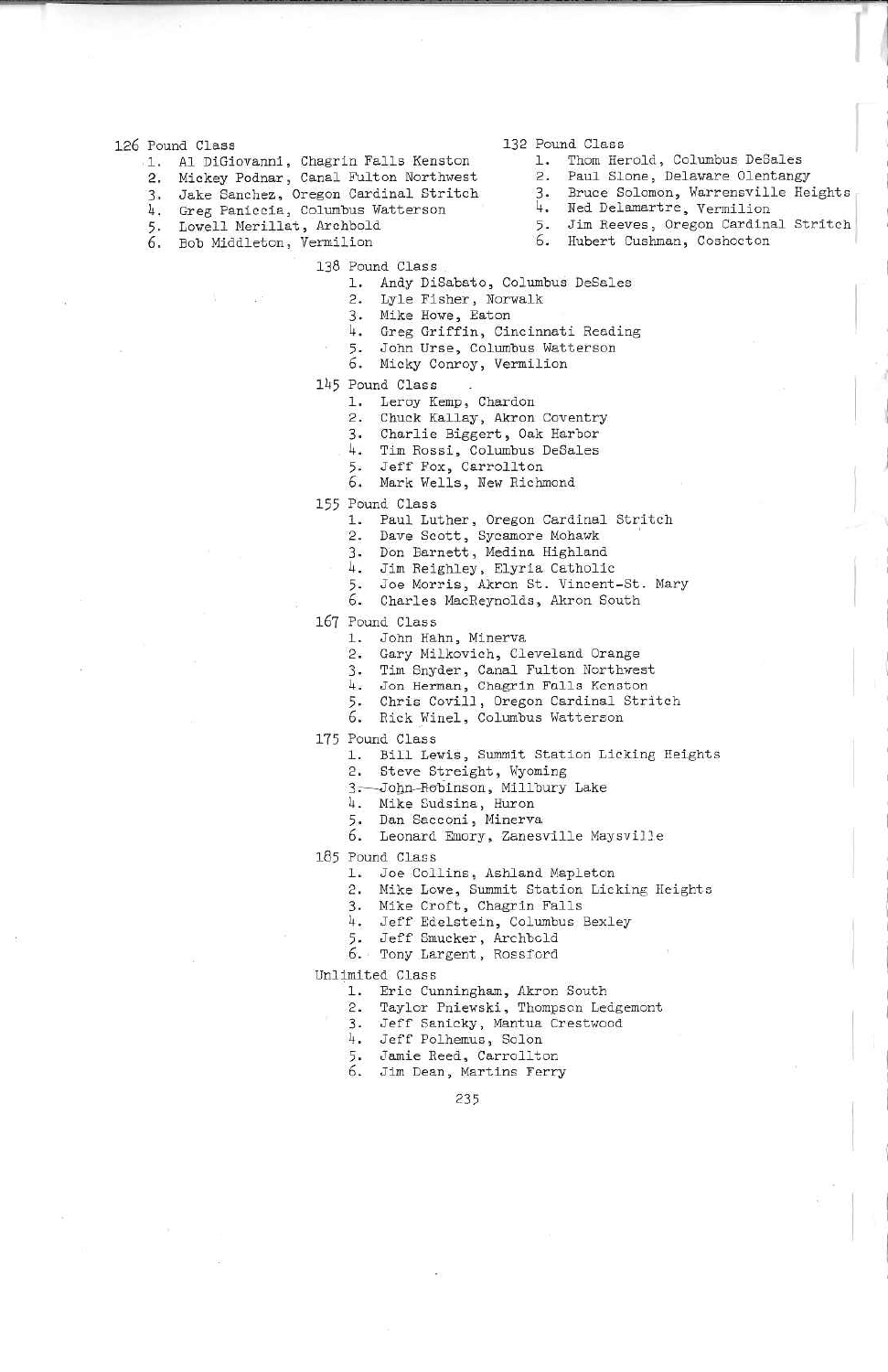# 1974 - STATE WRESTLING MEET - 1974

# ST. JOHN ARENA - THE OHIO STATE UNIVERSITY

### CLASS "AAA"

### CHAMPION - MAPLE HEIGHTS

### (Coach Mike Milkovich)

Toledo St. Johns

Xenia Beavercreek Mount Vernon

### RUNNER-UP - NORTH OLMSTED

Westlake Mansfield Senior

Akron North Dayton Wayne

Akron Buchtel

Toledo Whitmer

Fairborn Baker

Garfield Heights

Kettering Alter

(Coach Thomas Peters)

|                                                   |  | (Coach !                          |
|---------------------------------------------------|--|-----------------------------------|
| 3. Cincinnati Oak Hills                           |  | 33 21. Lakewood St                |
| 4. Toledo St. Francis                             |  | 27% 21. Toledo St. .              |
| 5. Parma Normandy                                 |  | 26 <sup>5</sup> 30. Westlake      |
| 6. Grove City                                     |  | 24% 31. Mansfield So              |
| 7. Eastlake North                                 |  | 235 32. Brunswick                 |
| 8. North Royalton Root                            |  | 20 <sup>1</sup> 2 32. Bedford     |
| 9. Worthington                                    |  | 20 32. Centerville                |
| 10. Columbus Northland                            |  | 19 32. Xenia Beaver               |
| 11. Chesterland West Geauga 1812 36. Mount Vernor |  |                                   |
| 11. Akron Firestone                               |  | 18 <sup>3</sup> 2 37. Akron North |
| 13. Canton McKinley                               |  | 16 37. Dayton Wayne               |
| 13. Bay Village                                   |  | 16 39. Akron Buchte               |
| 15. Akron East                                    |  | 15 39. Cincinnati l               |
| 15. Stow                                          |  | 15 41. Lorain Admi:               |
| 15. Toledo Rogers                                 |  | 15 41. Toledo Whitz               |
| 18. Warren Harding                                |  | 132 41. Wickliffe                 |
| 19. Madison                                       |  | $13 - 44$ . Maumee                |
| 20. Columbus Brookhaven 122 45. Cincinnati I      |  |                                   |
| 21. Cincinnati LaSalle                            |  | 12 45. Cincinnati                 |
| 21. Cleveland Collinwood 12 45. Fairborn Bal      |  |                                   |
| 21. Cleveland John Marshall 12 15. Garfield He:   |  |                                   |
| 21. Columbus Walnut Ridge                         |  | 12 45. Kettering Al               |
| 21. Cuyahoga Falls                                |  | 12 45. Mayfield                   |
| 21. Fairview Park Fairview                        |  | 12 45. Rocky River                |

21. Kettering Fairmont East 12

Lakewood St. Edward 12 52. Napoleon  $12$ 52. Parma Valley Forge 11½ 52. Toledo Central Catholic 11 52. West Carrollton<br>10 57. Lyndhurst Brush 10 - 58. Cleveland South 10 58. East Liverpool<br>10 58. Lakewood 92 61. Piqua Central 9 61. Warren Howland 9 63. Akron Kenmore 8 63. Cincinnati Indian Hills Cincinnati Princeton 8 63. Cleveland Heights Lorain Admiral King 6 63. Columbus Franklin Heights 63. Columbus Marion Franklin 6 63. Columbus Whitehall Yearling 1 6 5½ 63. Dayton Colonel White Cincinnati Finneyt'own 5 63. Dayton Meadowdale 5 63. Greenville Cincinnati St. Xavier  $\overline{5}$ 63. Marietta 63. Oregon Clay  $\frac{1}{5}$ 5 63. Reynoldsburg 5 63. Richfield Revere 5 63. Sidney

- 52. Cincinnati Roger Bacon 4 63. Steubenville
	- 63. Youngstown Boardman

# INDIVIDUAL RESULTS

98 Pound Class

- 1. Charles Sykes, Akron East  $2.$ 
	- Chuck Davis, Grove City
- Steve LaScala, Maple Heights  $3.$
- 
- 
- %, Nobert Kelly, North Olmsted<br>5. Phil Drenik, Wickliffe<br>6. Chris Sutton, Toledo St. Francis
- 105 Pound Class
	- 1. Jim Novak, Maple Heights
	- $\mathcal{P}_{\mathcal{P}}$ Steve Huffman, Columbus Walnut Ridge
	- 3. John Beaume, North Olmsted
	- 4. Jeff Gaines, Cincinnati Princeton<br>5. Pat McGrath, Dayton Wayne
	-
	- 6. John Messina, Lyndhurst Brush
	-

112 Pound Class

- 1. David Willging, Akron Firestone
- 2. Dan Chinn, Grove City
- Rick Lamanna, Maple Heights  $\mathcal{F}$ .
- Hollis Frierson, Cleveland John Marshall 4.
- Tony Jaynes, West Carrollton 5.
- 6. Mike Mahoney, Rocky River

### 53

 $36\frac{1}{2}$ 

 $\overline{h}$ 

4

 $\frac{1}{2}$ 

 $\frac{1}{2}$  $\overline{3}$ 

 $\overline{c}$ 

 $\overline{a}$ 

 $\overline{c}$ 

 $1\frac{1}{2}$ 

 $1\frac{1}{2}$ 

 $\mathbf{1}$ 

 $\mathbf{I}$ 

 $\mathbf{I}$ 

 $\mathbf{1}$ 

 $\mathbf{1}$ 

 $\mathbf{1}$ 

 $\mathbf{1}$ 

 $\mathbf{I}$ 

 $\mathbf{1}$ 

 $\mathbf{1}$ 

ı

T.

 $\mathbf{1}$  $\mathbf{1}$